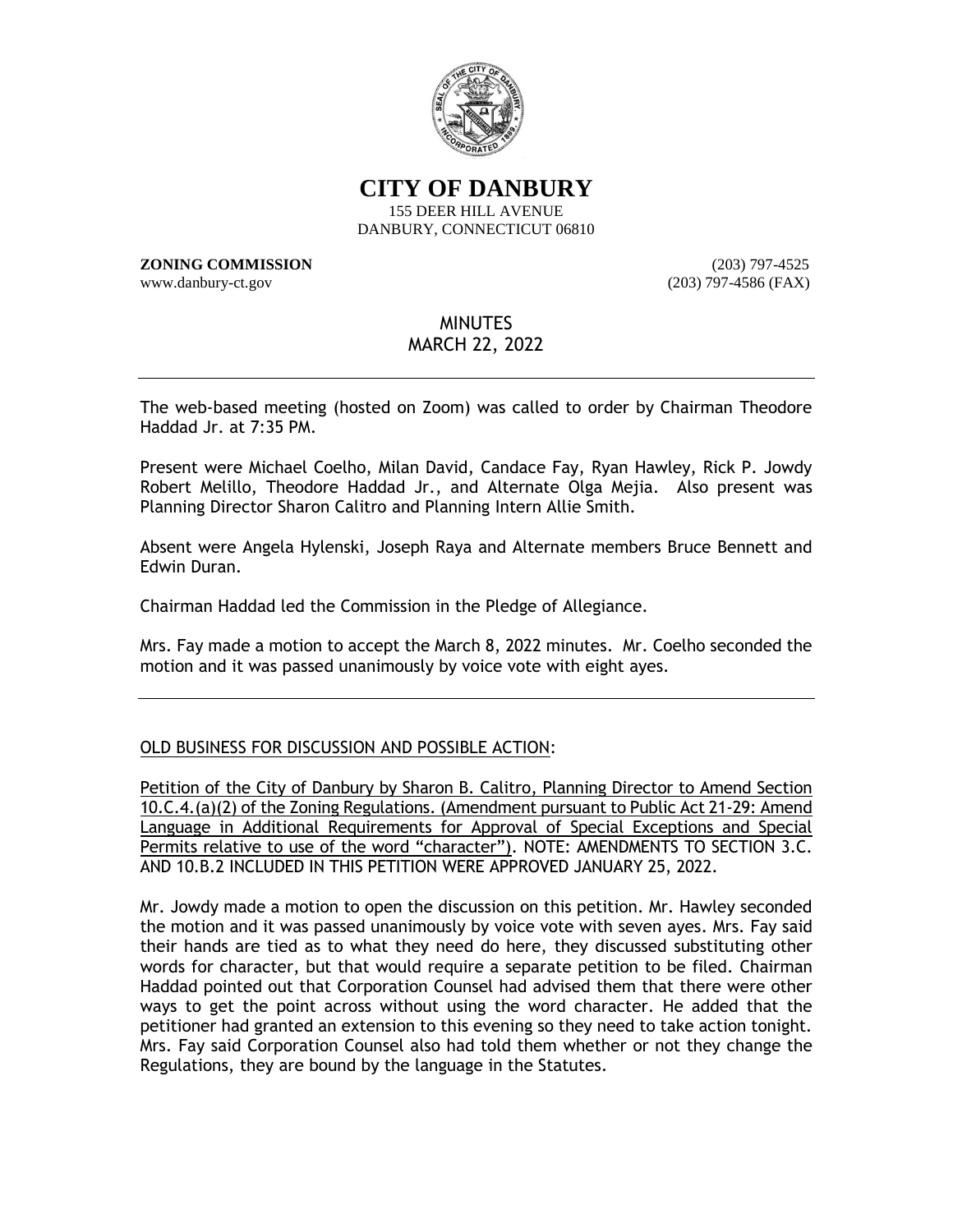Mrs. Fay made a motion to approve this petition because it makes more sense to have our Regulations conform to the Statutes. Mr. Hawley seconded the motion. Mr. Melillo said he is going to vote no on this on the principle that he does not like being told by the State what our Regulations should say. He added that he would rather define the word than go with what is being proposed in this amendment. Mr. Coelho asked if they vote on this tonight, can the petitioner come back at a later date with a revision to the language. Mrs. Calitro said that could be done. Chairman Haddad then called for a vote on the motion and it was passed by roll call vote with six ayes (from Mr. Coelho, Mr. David, Mrs. Fay, Mr. Hawley, Mr. Jowdy, and Chairman Haddad) and one nay (from Mr. Melillo).

At 7:50 PM, PM, Mr. Melillo excused himself and left the meeting.

### OTHER MATTERS:

#### Workshop session regarding Zoning Commission procedures & statutory requirements.

Attorney Robin Edwards and Attorney Dan Casagrande gave a presentation on the procedures and statutory requirements that are relevant to the Commission.

Attorney Robin Edwards asked that they hold their questions until after both of them speak. Referring to a PowerPoint presentation, she described the powers and duties of the Zoning Commission, the legislative and administrative functions, the Comprehensive Plan and the Plan of Conservation & Development, what they must consider when making decisions, and how their decisions work with Planning Commission decisions to ensure compliance with the Regulations.

Attorney Dan Casagrande (also referring to the PowerPoint presentation) then spoke about the administrative process, reviewed the required approval standards in the Zoning Regulations, and spoke about the overlapping jurisdiction of the land use commission and agencies. He described the difference between permitted and special exception uses and why we need both. He described the "McLoughlin vs. Town of Bethel Planning & Zoning Commission" case and the potential for abuse of discretion when making a decision. He pointed out that Public Act 21-29 prohibits them from denying an application because of the physical characteristics of the neighborhood. He also spoke about protecting the integrity of their decisions, problem issues that can arise after a decision is made, and ex parte communications. He described the role of staff and also said that starting in 2023, all of the land use commissions will be required to attend training. He added that it has not yet been determined if the State will designate an agency to provide the training or it if will be on a local level. He also spoke about the ECB vs. both the Planning and the Zoning Commission cases saying it is a good example of the Zoning Commission and Planning Commission working together to protect the City. He then offered to answer questions from the Commission but there were none.

Chairman Haddad asked Mrs. Calitro if she had anything to add to the presentation. She thanked both attorneys and said she thought it was a good presentation. She said things keep coming out of Hartford and we work very hard to protect what we do and keep it on a local level. She added that the PowerPoint presentation and the info from OPM